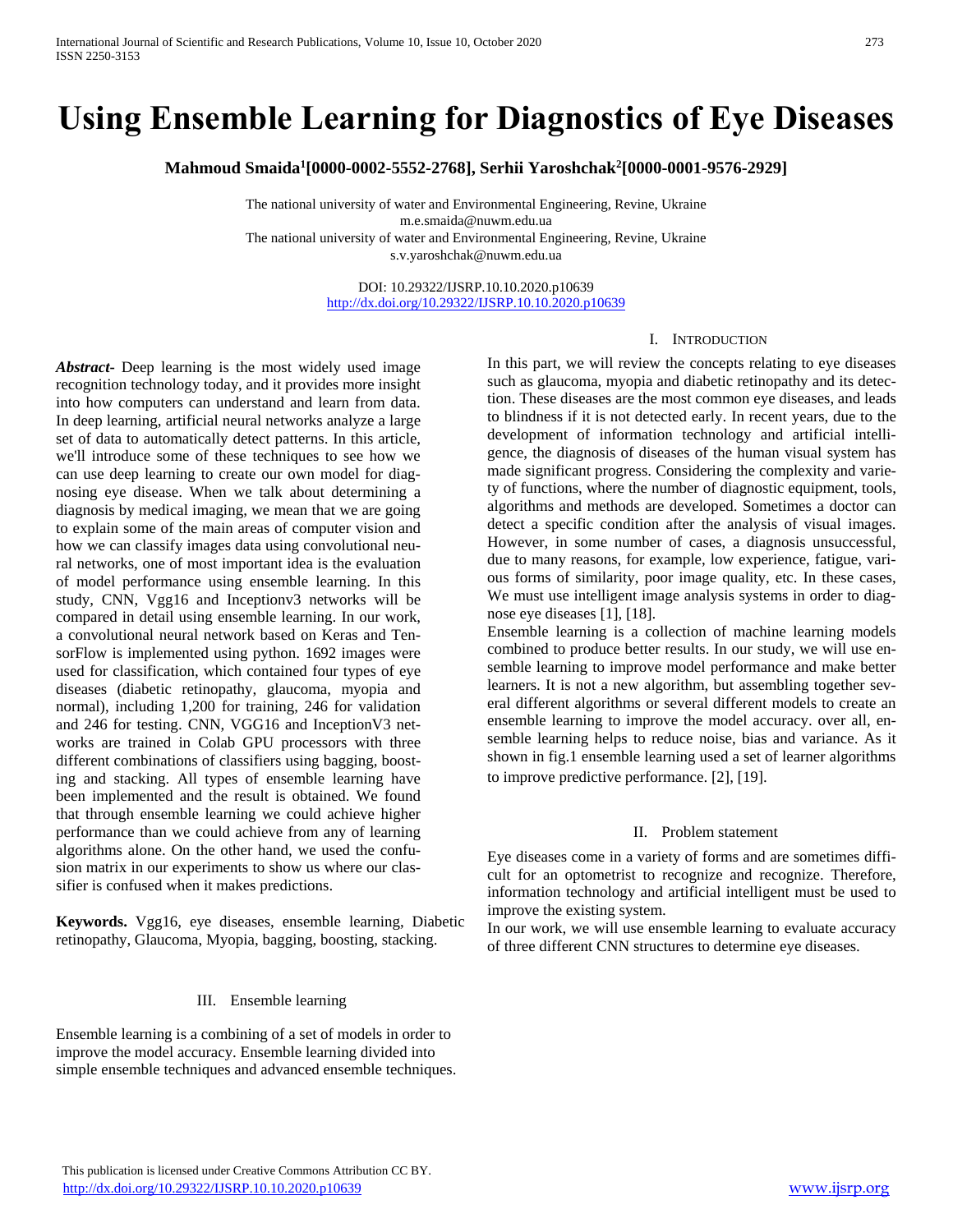International Journal of Scientific and Research Publications, Volume 10, Issue 10, October 2020 274 ISSN 2250-3153



**Fig. 1.** Ensemble learning technique [5], [18]

## *A. Simple ensemble Techniques [3], [18], [19]*

In this technique we use three different ways to predict:

- a. Max Voting: the idea of this techniques is all models makes prediction and the voting will be for each sample. The final predictive class will be highest votes.
- b. Averaging: It is creating and combining a set of models to produce a desired output. The output will be better performance than a given single model alone.

$$
\tilde{y}(\mathbf{x};\alpha) = \sum_{j=1}^{p} \alpha_j y_j(\mathbf{x}) \tag{1}
$$

c. Weighted Averaging: In this way, each member contribution to the final evaluated is weighted by the performance of the model. the formula of weighted average takes the form:<br> $\sum_{n=1}^{4} A_n = \frac{a}{n}$ (2)

$$
\bar{A}=\frac{\sum_i A_i e^{-\beta E_i}}{\sum_i e^{-\beta E_i}}
$$

- *B. [Advanced ensemble techniques](https://heartbeat.fritz.ai/ensemble-learning-techniques-demystified-e57ee5714996#9aeb) [4], [15], [18], [19]:*
- a. Bagging: This technique relies on a number of sub-datasets that we create, called bagging. Each bag containing a subset of the original dataset and a set of instances of random data with replacement. We use all bagging of our data to train all the models, obtain all results and implement the average or voting value as it shown in Fig. 2.



**Fig. 2.** Bagging example

b. Boosting: in this technique attempts to improve the learners by focusing on areas where the system is not performing correctly. We train a sequence of models where more weight is given to examples that were misclassified by earlier iterations. Classification tasks are solved through a weighted majority vote and regression tasks are solved with a weighted sum to produce the final prediction as it shown in Fig.3. in boosting, each subsequent model try to correct the errors of the previous model.





c. Stacking: As Fig.4. shows all models are trained in stacking based on all data set, and the output used as input features to train ensemble function. In our experiment we used logistic regression as a classifier.



**Fig. 4.** Stacking example

Ensemble learning models are divided into three main category bases on their use, Table.1 shows the details.

**Table 1.** Types of ensemble learning based on the use [5]:

Bagging Boosting Stacking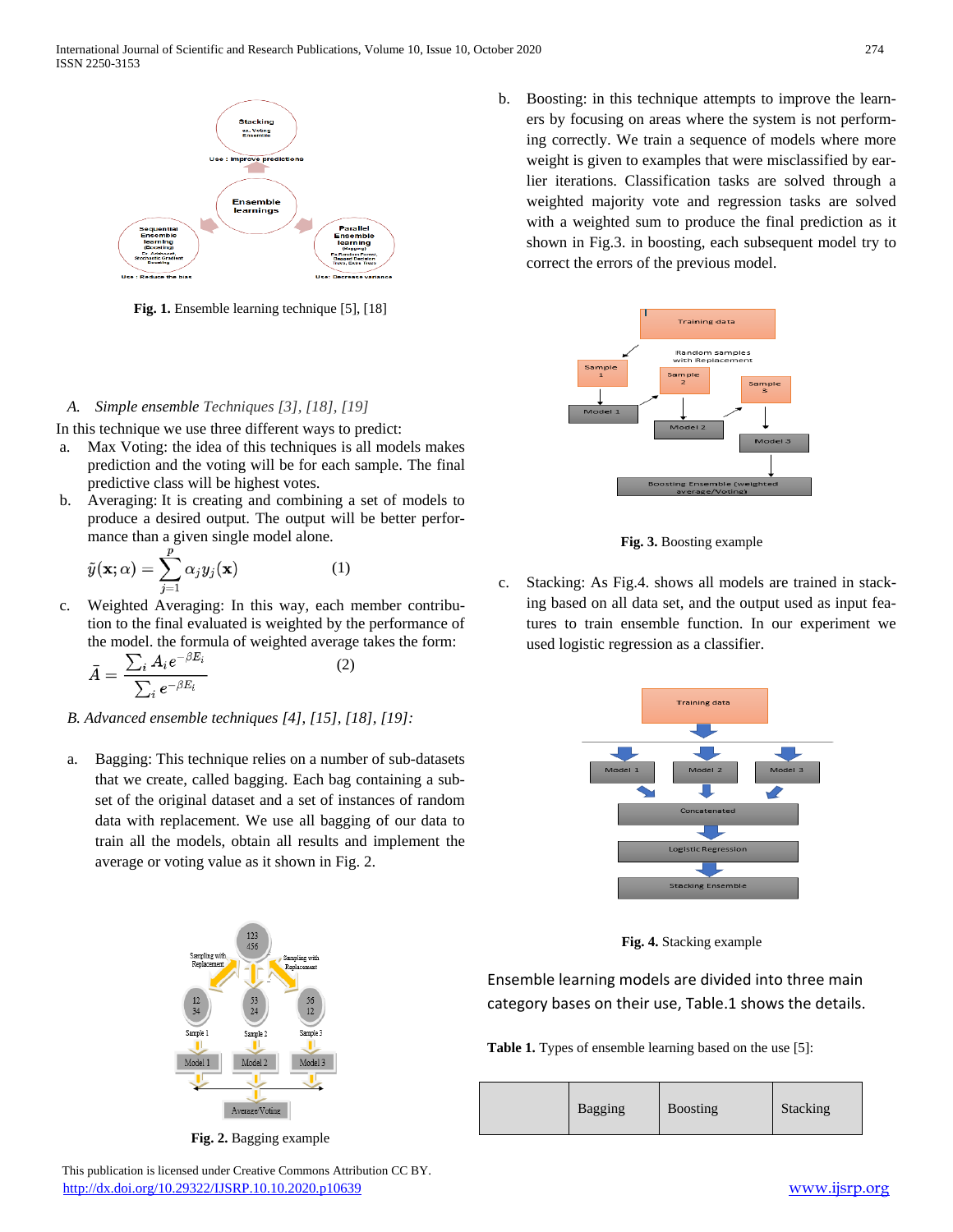| Divide the<br>data into<br>subsets                       | Random                | Prefer misclassi-<br>fied samples | Various                |
|----------------------------------------------------------|-----------------------|-----------------------------------|------------------------|
| The goal to<br>be achieved                               | Minimize<br>variance  | Increased predic-<br>tive power   | <b>Both</b>            |
| The methods<br>in which it is<br>used                    | Random<br>subspace    | Gradient descent                  | Blending               |
| The function<br>of combin-<br>ing individ-<br>ual models | (weighted)<br>average | Weighted major-<br>ity vote       | Logistic<br>regression |

### IV. RELATED WORK

Ensemble learning has been used in many works using neural networks.

For example, Ju, Cheng, Aurélien Bibaut and Mark van der Laan. in their paper [6], they compared the empirical performance for some of the ensemble methods, such as, Neural network, VGG, GoogleNet and ResNet, including: Unweighted Averaging, Majority Voting, Bayes Optimal Classifier, Super Learner. The authors trained their models based on Same Network with Different Training Checkpoints, Ensemble of Same Network Trained Multiple Times, Ensemble of Networks with Different architectures, Learning from Weak Learner and Prediction with All Candidates. The results are obtained and achieved the best performance on testing set. All learners based on the CIFAR 10 data set. The unweighted averaging proved the best result when the performance of the base learners is comparable.

Huang, Jonathan, et al. [7] the authors used four different deep neural networks: Vgg12, ResNet50, AclNet, and AclSincNet in order to improve the accuracy of the models. All these models were pre-trained with Audio set data. The ensemble learning has been achieved in all these models and the experiment results were obtained over the validation set. The best result was achieved when all models combined together 83.01% through ensemble averaging.

Mo, Weilong, et al. [8] proposed image recognition algorithm based on ensemble learning algorithm and CNN structure (ELA-CNN) to solve the problem that single model cannot correctly predict. Bagging model has been used to train their different learners. The network structure used are combinations of ResNet, DenseNet, DenseNet-BC and Inception-Resnet-v2architecture. In their work they used cifar-10 as a dataset. Among them, there are 60,000 color images. These images were divided into 50000 as a training set and 10000 as testing set. They used the average probability in their final result.

Kumar, Ashnil, et al. [9] An Ensemble of Fine-Tuned CNN for Medical Image Classification has been used to classificationbased diagnosis, teaching, and biomedical research. The authors used 6776 as a training images and 4166 as test images. They used two different architectures of CNN, AlexNet and GoogleNet to images classification. The experiments have been obtained using individual models and ensemble methods. Finally, the method achieved an accuracy that was consistent with the best accuracy among the other methods in ensemble method 96.59%.

Beluch, William H., et al. [10] investigate some recently proposed methods for active learning with high-dimensional data and CNN classifiers. They were compared ensemble methods against Monte-Carlo Dropout and geometric approaches. They found that the best result was obtained from ensembles, which are the basis for many learning algorithms of CNN such as, S-CNN, K-CNN, DenseNet, InceptionV3 and ResNet-50 for Diabetic Retinopathy classification. The dataset was used from MNIST, CIFAR and ImageNet. And they found that ensembles which are based on many active learning algorithms were the best result, and achieve a test set accuracy around 90% with 12,200 labeled images.

Minetto, Rodrigo, Maurício Pamplona Segundo, and Sudeep Sarkar. [11] Hydra: An Ensemble of Convolutional Neural Networks for Geospatial Land Classification in satellite image. Hydra is an initial CNN that is coarsely optimized, which will serve as the Hydra's body. In this article, authors created ensembles for their experiments using two state-of-the-art CNN architectures, ResNet and DenseNet. They demonstrated their application of the Hydra framework in two datasets, FMOW and NWPU-RESISC45. The final result ensemble achieved accuracy around 94.51%.

## V. DATA DESCRIPTION

[Kaggle](https://www.kaggle.com/) is a data science site that contains a different of interesting datasets. You can find all kinds of datasets in its [list](https://www.kaggle.com/datasets) [11].

I used my data from competition in kaggle Diabetic Retinopathy Detection and from iChallenge-GON Comprehension which is a very big dataset of large number of annotated retinal fundus images from both non-glaucoma and glaucoma patients.

Inside the dataset more than 35 types of eye diseases. We will reduce the dataset with the four types. The dataset is consisting of images of Diabetic retinopathy, Glaucoma, Myopia, and Normal eyes which provided as a subset of images from a dataset of 1692 Retinal Image as it shown in table.2. All the images were collected in total from Kaggle dataset and iChallenge-GON Comprehension, in high resolution images [17], [18], [19].



Fig. 5. Normal Fundus, Glaucoma, Diabetic retinopathy and Myopia All our images have been used as the input of CNNs structure. We split our dataset into training, validation and testing data; each type of images has an individual folder and each image has a filename that is its unique id. Python language were used to achieve the goal with Google colab. Table 2. images of eye diseases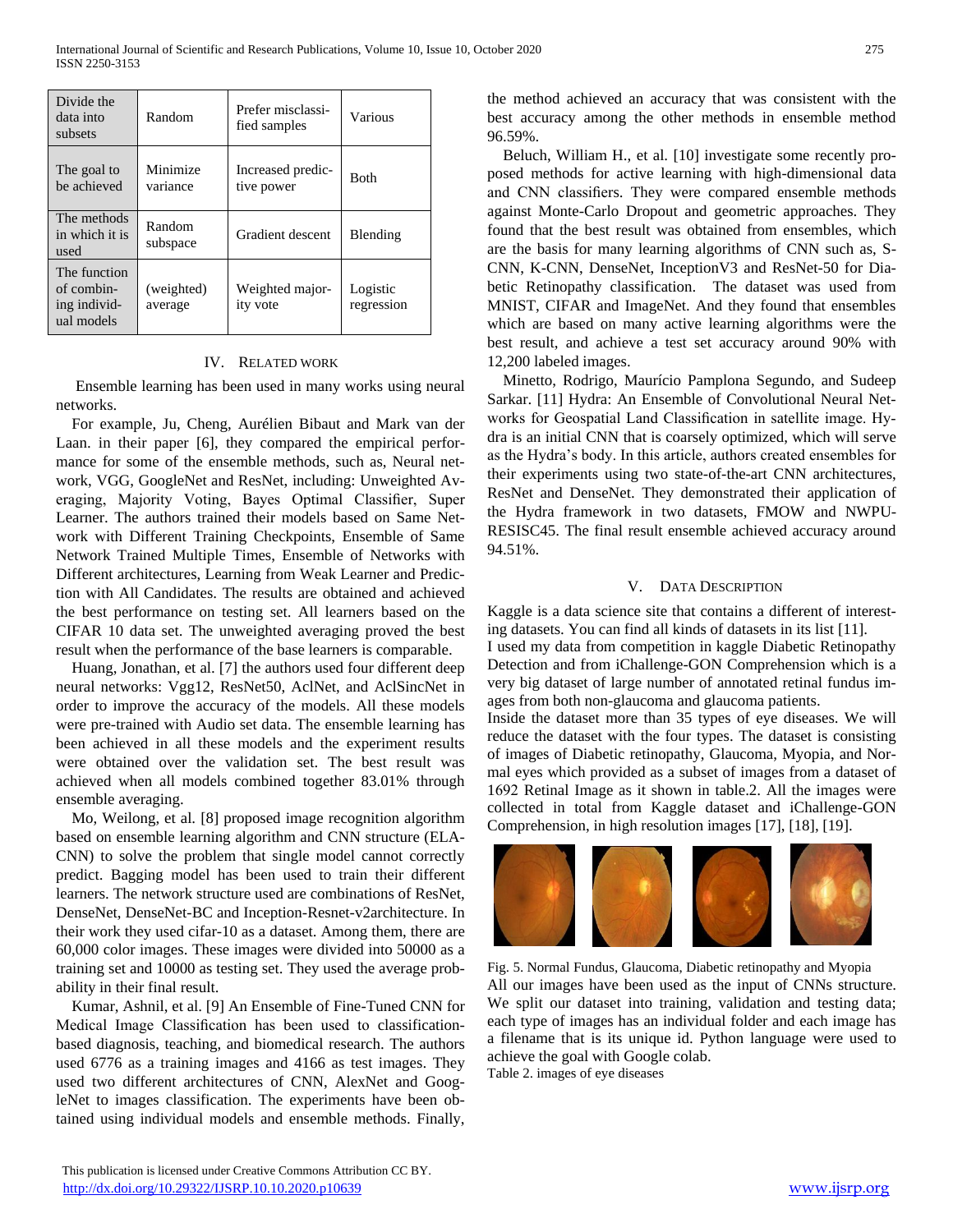International Journal of Scientific and Research Publications, Volume 10, Issue 10, October 2020 276 ISSN 2250-3153

#### VI. RESEARCH METHODOLOGY

The block diagram of our proposed methodologies is shown in Fig.6 and Fig.7. Each block is labeled and represents the processing steps. In our work we compared three different structures of CNN, VGG16 and InceptionV3 in order to evaluate individually and using ensemble learning in order to determine eye diseases.

Firstly, we need to analyze and preprocess data we have. Here are 4 folders which contain 1692 images of Diabetic retinopathy, Glaucoma, Myopia and Normal where 1200 images used for training, 246 images used for testing and 246 images used for validation. Next steps include choosing the right model architectures, training chosen models and then measure model performance with accuracy metric. With obtained results we can compare performance of different approaches: individual training and ensemble learning. In this paper we have used three methods to study to evaluate performance of our classifier: CNN model which consists of three hidden layers and pooling layers as it shown in Fig 6A, Pre-trained CNN based on VGG 16 algorithms using the last block layer training as it shown in Fig 6B, and Pretrained CNN based Inception v3 algorithms using the last block

| Diabetic<br>retinopathy | Glaucoma | Myopia               | Normal eye       | layer<br>ing         | train-<br>it<br>as           |
|-------------------------|----------|----------------------|------------------|----------------------|------------------------------|
| 432                     | 396      | 432                  | 432              | shown<br>Fig 7.      | 1n                           |
| Input 150x150x3         |          | Input 150x150x3      |                  |                      |                              |
|                         |          |                      |                  |                      |                              |
| Convolution 32x32x3     |          | Conv 1-1 (64x64x3)   |                  |                      |                              |
|                         |          |                      |                  |                      |                              |
|                         |          | Conv 1-2 (64x64x3)   | Block 1(Frozen)  |                      |                              |
| Max Pooling 2x2         |          | <b>Max Pooling</b>   |                  |                      |                              |
|                         |          |                      |                  |                      |                              |
| Convolution 32x32x3     |          | Conv 2-1 (128x128x3) |                  |                      |                              |
|                         |          | Conv 2-2 (128x128x3) | Block 2 (Frozen) |                      |                              |
| Max Pooling 2x2         |          | <b>Max Pooling</b>   |                  |                      |                              |
|                         |          |                      |                  |                      |                              |
| Convolution 64x32x3     |          | Conv 3-1 (256x256x3) |                  | Output laver         | FC classifier (we Fine-tune) |
|                         |          | Conv 3-2 (256x256x3) |                  | Dense 64 unit        |                              |
| Max Pooling 2x2         |          | Conv 3-3 (256x256x3) | 3lock 3 (Frozen) | Flatten              |                              |
|                         |          | Pooling              |                  |                      |                              |
| Flatten                 |          |                      |                  |                      |                              |
|                         |          | Conv 4-1 (512x512x3) |                  | Conv 5-1 (512x512x3) |                              |
| Dense layer 64 units    |          | Conv 4-2 (512x512x3) |                  | Conv 5-2 (512x512x3) |                              |
|                         |          | Conv 4-3 (512x512x3) | Block 4(Frozen)  | Conv 5-3 (512x512x3) | Block 5 (Fine-tune)          |
| Output Layer 4 units    |          | Pooling              |                  | Pooling              |                              |
| Δ                       |          | в                    |                  |                      |                              |

**Fig. 6.** CNN and VGG16 block diagram [18], [19]

#### *A. Convolution Neural Network*

Fig.6A shows convolutional layers, 150\*150 pixels has been chosen as the size of input image (RGB). We used 32 filter of size 3\*3 pixels to extract the features. The next layer is pooling layer, the size of windows we have used is 2\*2 pixels to minimize the size of images. Another convolution layer we have used is 32 filters with size 3\*3 and then max pooling size 2\*2 pixels. We used 64 filter of size 3\*3 pixels as the last convolution layers with pooling layer 2\*2 pixels. Finally, fully connected layer 64 units and output layer 4 unit to prediction. After the forward pass and adjust its filter weights through backpropagation, the network is able to calculate the loss function and update the weights [18].

Function Formula Derivative  
\nWeighted input 
$$
Z = XW
$$
  $Z'(X) = W$   
\n $Z'(W) = X$   
\nReLU activation  $R = max(0, Z)$   $R'(Z) = \begin{cases} 0 & Z < 0 \\ 1 & Z > 0 \end{cases}$  (3)  
\nCost function  $C = \frac{1}{2}(\hat{y} - y)^2$   $C'(\hat{y}) = (\hat{y} - y)$ 

Cost function

$$
C'(\hat{y}) = (\hat{y} - y)
$$



#### *B. VGG 16.*

Is CNN architecture developed by Visual Geometry Group from oxford university in 2014. This model using a 16-layers, 224\*224 with three channels were used as the input images. The input images are passed through five blocks of convolutional layers. The five blocks layers were followed by three fully connected layers. The last layer is the output layer used for prediction. Fig.4B shows the block diagram of vgg16 [12], [18], [19].

#### *C. Inception V3 [13],[14].*

It is famous models consisting of 48 deep layers, one of the models that can be used for transfer learning and the ability of retrain the last layers of the model. As the fig.5 shown the inception layer is a comprised of set of layers [18], [19]:

- 1\*1 Convolutional layer.
- 3\*3 Convolutional layer.
- 5×5 Convolutional layer.
- $1\times1$  Convolutional layer before applying another layer used for dimensionality reduction.
- Max-Pooling layer.



**Fig. 7.** Inception V3 block diagram

#### *D. Confusion matrix.*

It contains information about actual and predicted classifications which obtained from classification system. The performance of the systems is usually evaluated by the data in confusion matrix. It is the most common measures used to compare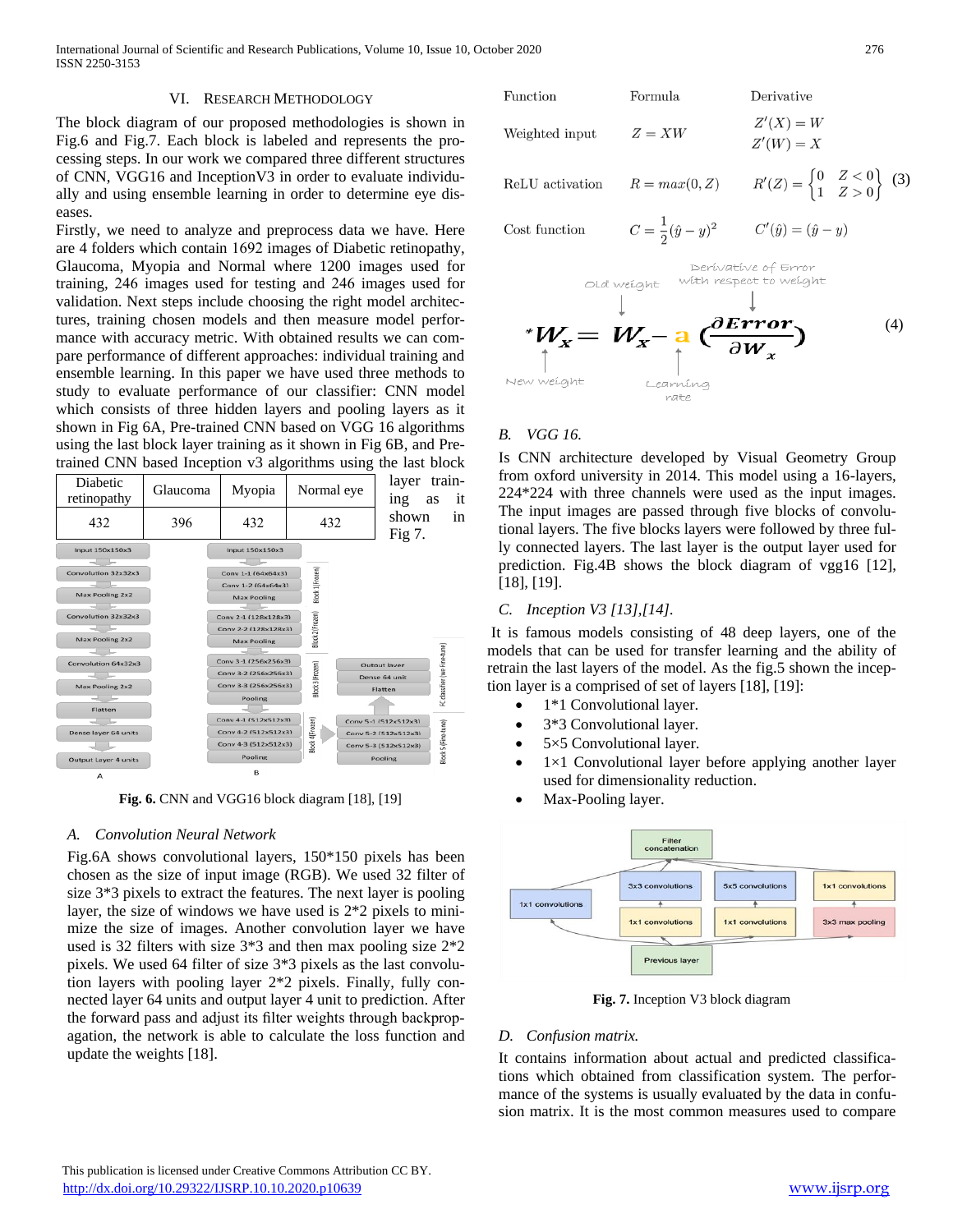the classifiers. In our work, we will use this matrix to compare the model's accuracy.

Accuracy: A measure of how much we predicted the classes correctly [18], [19].

 $Accuracy = TP / TP + FP + FN + TN$  (5)

## VII. EXPERIMENTS AND RESULTS.

 In our experiments, all the ensemble methods mentioned above have been deployed and the result obtained. The performance of all the ensemble methods were addressed including: bagging, boosting and stacking.

## *A. Results on models individually:*

All the models mentioned before, namely CNN, VGG16 and InceptionV3 have been applied to eye diseases dataset as ensemble using bagging, boosting and stacking approaches. The result addressed in table.

## **Table 3.** Individual models accuracy

| Model              | Epochs         | Accuracy |
|--------------------|----------------|----------|
| CNN model          | Early stopping | 64.5%    |
| VGG-16 model       | 30             | 68.39%   |
| Inception-V3 model | 30             | 74.17    |

Table.3. shows the results we have obtained from the three individual models. These results were graphically represented in fig.8.



**Fig. 9.** Accuracy in VGG architecture

 $\overline{15}$ 



**Fig. 10.** Accuracy in InceptionV3 architecture

 This publication is licensed under Creative Commons Attribution CC BY. <http://dx.doi.org/10.29322/IJSRP.10.10.2020.p10639> [www.ijsrp.org](http://ijsrp.org/)

# *B. Results on three models using ensemble learning:*

 Ensemble learning of all the three models with different and the same structures have been applied, and the results obtained used bagging, boosting and then stacking. The performance was compared, and the results presented in Table.4 of each model.

|  |  | Table 4. Models accuracy using ensemble learning |  |
|--|--|--------------------------------------------------|--|
|  |  |                                                  |  |

| Model               | Ensemble Types   | Accuracy |
|---------------------|------------------|----------|
| Three CNN models    | Bagging          | 66.73%   |
|                     | <b>B</b> oosting | 60.45    |
| Three VGG16 models  | Bagging          | 69.19%   |
|                     | <b>B</b> oosting | 62.78    |
| Three Inception V3  | Bagging          | 83.76%   |
| models              | <b>B</b> oosting | 67.45%   |
| CNN, VGG16 and      | Bagging          | 73.22%   |
| Inception V3 models | Stacking         | 76.60%   |

Table 4, shows the accuracy of ensemble learning networks according to the types of ensemble, bagging, boosting and stacking. These accuracies are graphically represented in the graphs below, where each structure of the model is represented with epochs and accuracies.



**Fig. 13.** Stacking ensemble models accuracy using three models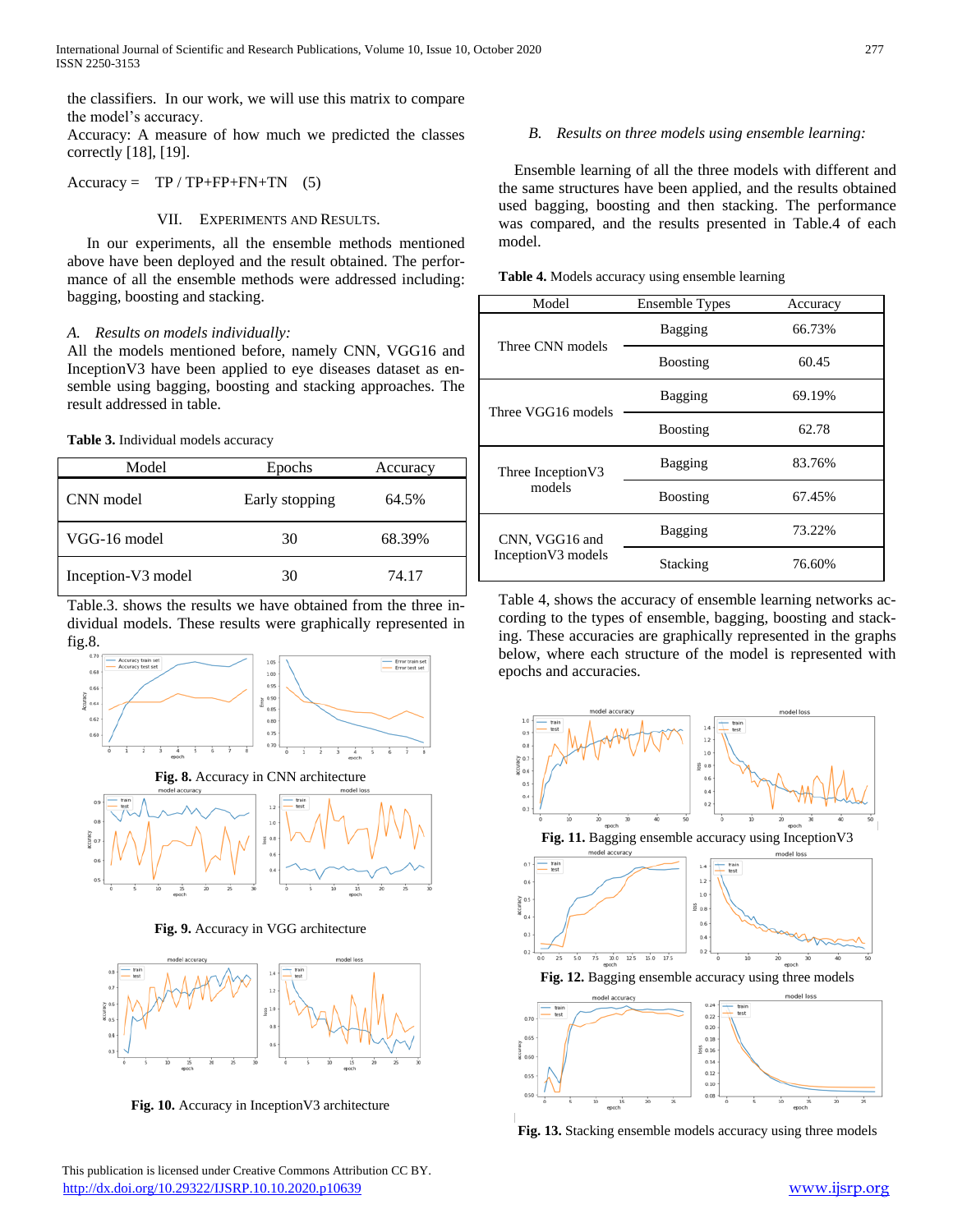The graphs above have been compared according on accuracy, and we conclude that combining all different structure as a bagging ensemble gives the best accuracy 86.43 % as shown in Fig.12. in addition, using of confusion matrix in Fig.14. shows that all models are confused with Glaucoma and Normal when it makes predictions. Therefore, in order to optimize the classifica-



**Fig. 14.** Confusion matrix results

#### VIII. CONCLUSION

Deep learning is becoming very popular these days for solving image classification problems. In this work, we applied three models for classifying multiple classes using ensemble learning. we found that ensemble learning with convolutional neural network models can outperform traditional methods based on learning algorithms alone.

The comparative has been applied between three models, CNN, VGG16 and InceptionV3 in order to measure the model's accuracy using two ways, individual and ensemble techniques, and to know the effects of model's assembly on classification compared with learning algorithms alone. We implemented the fine-tuning and data augmentation to increase the accuracy of experiments in the test set. Python language with google colab have been used to compare these models. The results were obtained for each combination and observed that ensemble learning gives better results relying on the problem in your own learner. Bagging is used if your learner suffers from variance, boosting is used to reduces bias and stacking minimizes both variance and bias. Fig.12 shows the best results we obtained in bagging ensemble when we combine three different architectures. That means ensemble learning with multiple learner algorithms obtains better predictive performance than could be obtained from constituent learning algorithms alone.

We used CNN consisting of 3 hidden layers which has poor accuracy compared to the other models. Therefore, the authors recommend to use deep learning networks such as AlexNet or Res-Net with Inception V3 to obtain better accuracy. Due to the lack of precision in our experiments, we used the confusion matrix to know in which class our models were confused. The confusion matrix shows us that all classification models in varying proportions are confused with Glaucoma, as it shown in Fig.14. There-

 This publication is licensed under Creative Commons Attribution CC BY. <http://dx.doi.org/10.29322/IJSRP.10.10.2020.p10639> [www.ijsrp.org](http://ijsrp.org/)

fore, this problem needs to be corrected in order to optimize the classification.

#### **REFERENCES**

- [1] American Macular Degeneration Foundation [www.macular.org,](http://www.macular.org/) 2019.
- [2] Ensembling ConvNets using Keras [https://towardsdatascience.com/ensembling-convnets-using-keras-](https://towardsdatascience.com/ensembling-convnets-using-keras-237d429157eb)[237d429157eb,](https://towardsdatascience.com/ensembling-convnets-using-keras-237d429157eb) 01/2020.
- [3] Ensemble averaging (machine learning), [https://en.wikipedia.org/wiki/Ensemble\\_averaging\\_\(machine\\_learning\),](https://en.wikipedia.org/wiki/Ensemble_averaging_(machine_learning))  01/2020.
- [4] A Comprehensive Guide to Ensemble Learning, [https://www.analyticsvidhya.com/blog/2018/06/comprehensive-guide-for](https://www.analyticsvidhya.com/blog/2018/06/comprehensive-guide-for-ensemble-models/)[ensemble-models/,](https://www.analyticsvidhya.com/blog/2018/06/comprehensive-guide-for-ensemble-models/) 01/2020.
- [5] Ensemble Learning- The heart of Machine learning, [https://medium.com/ml-research-lab/ensemble-learning-the-heart-of](https://medium.com/ml-research-lab/ensemble-learning-the-heart-of-machine-learning-b4f59a5f9777)[machine-learning-b4f59a5f9777,](https://medium.com/ml-research-lab/ensemble-learning-the-heart-of-machine-learning-b4f59a5f9777) 01/2020.
- [6] Ju, Cheng, Aurélien Bibaut, and Mark van der Laan. "The relative performance of ensemble methods with deep convolutional neural networks for image classification." Journal of Applied Statistics 45.15 (2018): 2800- 2818.
- [7] Huang, Jonathan, et al. "Acoustic scene classification using deep learningbased ensemble averaging." (2019).
- [8] Mo, Weilong, et al. "Image recognition using convolutional neural network combined with ensemble learning algorithm." Journal of Physics: Conference Series. Vol. 1237. No. 2. IOP Publishing, 2019.
- [9] Kumar, Ashnil, et al. "An ensemble of fine-tuned convolutional neural networks for medical image classification." IEEE journal of biomedical and health informatics 21.1 (2016): 31-40.
- [10] Beluch, William H., et al. "The power of ensembles for active learning in image classification." Proceedings of the IEEE Conference on Computer Vision and Pattern Recognition. 2018.
- [11] Minetto, Rodrigo, Maurício Pamplona Segundo, and Sudeep Sarkar. "Hydra: an ensemble of convolutional neural networks for geospatial land classification." IEEE Transactions on Geoscience and Remote Sensing (2019).
- [12] Tindall, Lucas, Cuong Luong, and Andrew Saad. "Plankton classification using vgg16 network." (2015).
- [13] Szegedy, Christian, et al. "Going deeper with convolutions." Proceedings of the IEEE conference on computer vision and pattern recognition. 2015.
- [14] ImageNet. [http://www.image-net.org/ ,01/2020](http://www.image-net.org/%20,01/2020)
- [15] The interests of truth require a diversity of opinions, [https://www.zest.ai/blog/many-heads-are-better-than-one-making-the-case](https://www.zest.ai/blog/many-heads-are-better-than-one-making-the-case-for-ensemble-learning)[for-ensemble-learning,](https://www.zest.ai/blog/many-heads-are-better-than-one-making-the-case-for-ensemble-learning) 12/2019
- [16] [https://subscription.packtpub.com/book/big\\_data\\_and\\_business\\_int](https://subscription.packtpub.com/book/big_data_and_business_intelligence/9781789136609/2/ch02lvl1sec16/max-voting) [elligence/9781789136609/2/ch02lvl1sec16/max-voting,](https://subscription.packtpub.com/book/big_data_and_business_intelligence/9781789136609/2/ch02lvl1sec16/max-voting) 01/2020
- [17] Diabetic Retinopathy Detection, [https://www.kaggle.com/c/diabetic](https://www.kaggle.com/c/diabetic-retinopathy-detection/data)[retinopathy-detection/data,](https://www.kaggle.com/c/diabetic-retinopathy-detection/data) 01/2020
- [18] Smaida, Mahmoud, and Serhii Yaroshchak. "Bagging of Convolutional Neural Networks for Diagnostic of Eye Diseases." *COLINS*. 2020.
- [19] Smaida, Mahmoud, and Yaroshchak Serhii. "Comparative Study of Image Classification Algorithms for Eyes Diseases Diagnostic."
- [20] Nezami, Omid Mohamad, et al. "Automatic Recognition of Student Engagement using Deep Learning and Facial Expression." *arXiv preprint arXiv:1808.02324* (2018).
- [21] Loussaief, Sehla, and Afef Abdelkrim. "Machine learning framework for image classification." 2016 7th International Conference on Sciences of Electronics, Technologies of Information and Telecommunications (SETIT). IEEE, 2016.
- [22] Diabetic Retinopathy Using Fundus Image." Molecules 22.12 (2017): 2054.
- [23] Adrian Rosebrock, "Keras Conv2D and Convolutional Layers", https://www.pyimagesearch.com/2018/12/31/keras-conv2d-andconvolutional-layers/, on December 31, 2018.